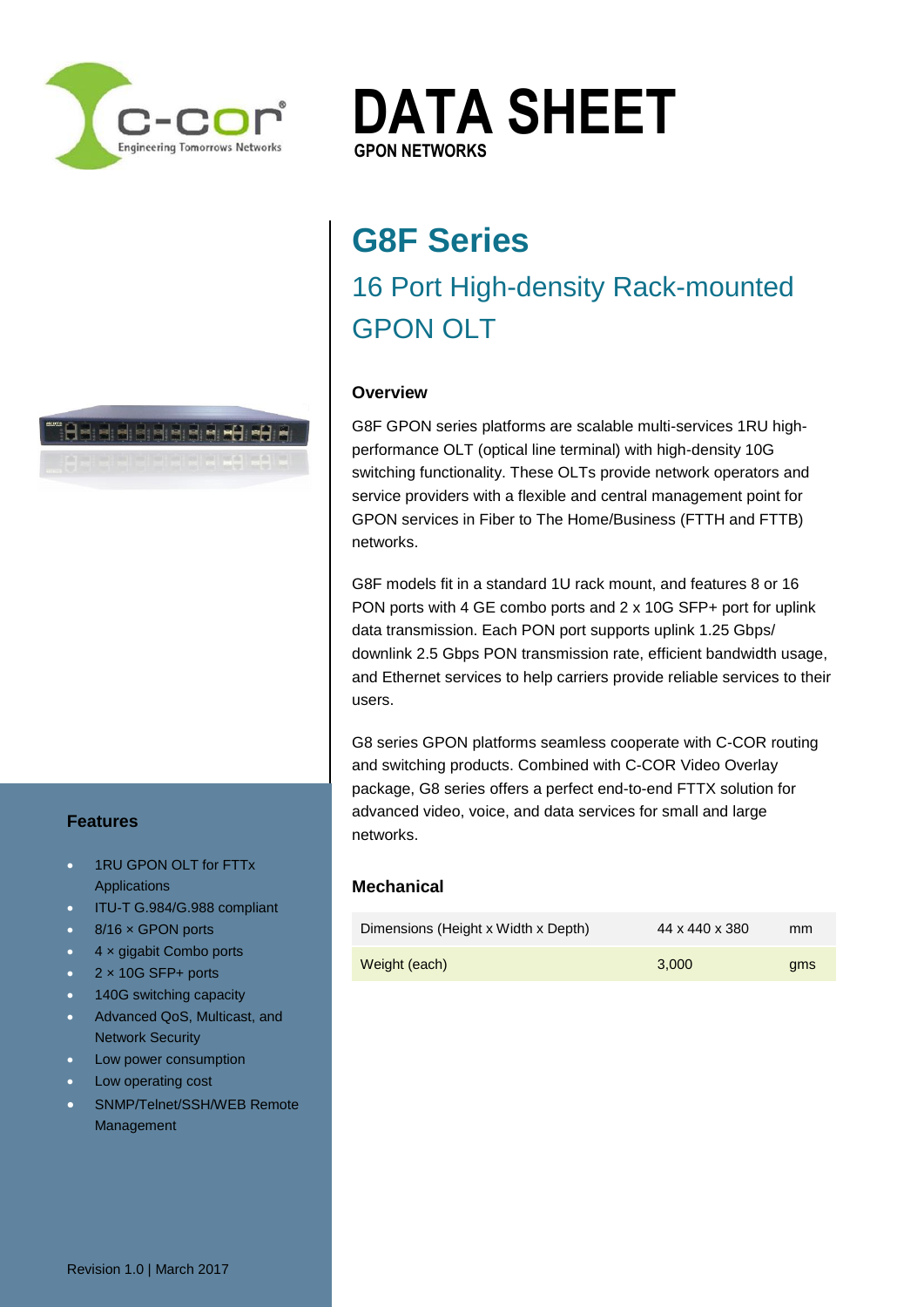



2 Anzed Court Mulgrave VIC 3170 Australia

T. +61 3 8542 0600 F. +61 3 8542 0629 E. sales@c-cor.com.au www.c-cor.com.au

Regional Representation Pakistan / Korea E: sales@c-cor.com.au

@C-COR Broadband 2017 Issued. March 2017

| <b>Parameter</b>                          | <b>Description</b>                                                                                                                                                                                                                                                                                                                                                                                                                                      |
|-------------------------------------------|---------------------------------------------------------------------------------------------------------------------------------------------------------------------------------------------------------------------------------------------------------------------------------------------------------------------------------------------------------------------------------------------------------------------------------------------------------|
| <b>System Capacity</b>                    |                                                                                                                                                                                                                                                                                                                                                                                                                                                         |
| <b>Switching Capacity</b>                 | 140 Gbps                                                                                                                                                                                                                                                                                                                                                                                                                                                |
| <b>Forwarding Capacity</b><br>(IPv4/IPv6) | <b>104 MPPS</b>                                                                                                                                                                                                                                                                                                                                                                                                                                         |
| <b>PON Features</b>                       | ITU-TG.984.x standard<br>Maximum 20 Km PON transmission distance<br>access 128 terminals for single fiber PON<br>Uplink and downlink triple churning encrypted function with 128 Bits<br>ONU terminal legitimacy certification, report illegal ONU registration<br>DBA algorithm, the particle is 1Kbit/s<br>Standard OMCI management function<br>ONU batch software upgrade, fixed time upgrade, real time upgrade<br>PON port optical power detection |
| <b>L2 Features</b>                        |                                                                                                                                                                                                                                                                                                                                                                                                                                                         |
| <b>MAC</b>                                | <b>MAC Black Hole</b><br><b>Port MAC Limit</b><br>64K MAC (packet exchange chip cache 2MB, external cache 720 MB)                                                                                                                                                                                                                                                                                                                                       |
| <b>VLAN</b>                               | <b>4K VLAN entries</b><br>Port-based/MAC-based/protocol/IP subnet-based<br>QinQ and flexible QinQ (StackedVLAN)<br><b>VLAN Swap and VLAN Remark</b><br>PVLAN to realize port isolation and saving public-vlan resources<br><b>GVRP</b>                                                                                                                                                                                                                  |
| <b>Spanning Tree</b>                      | STP/RSTP/MSTP<br>Remote loop detecting                                                                                                                                                                                                                                                                                                                                                                                                                  |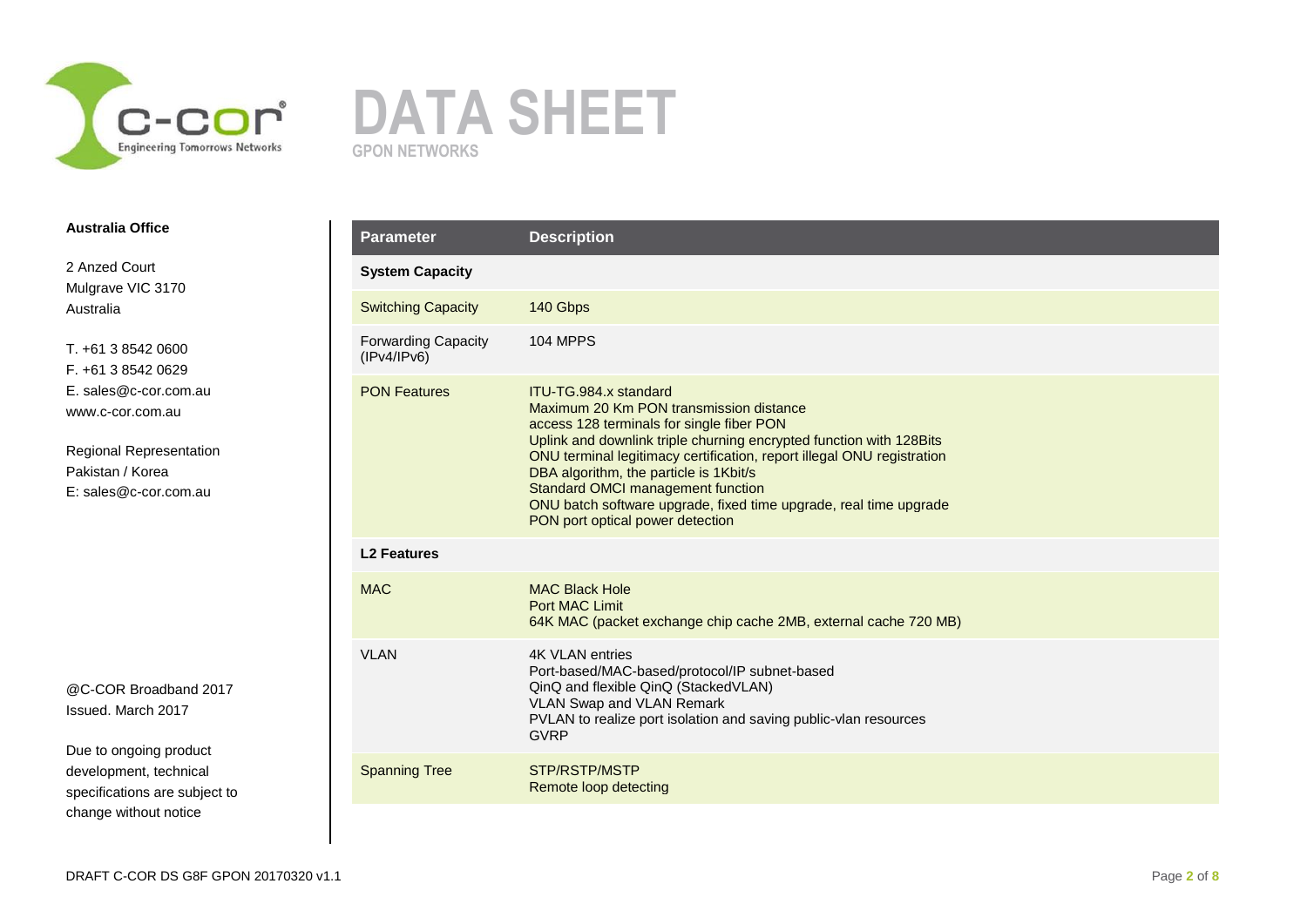



2 Anzed Court Mulgrave VIC 3170 Australia

T. +61 3 8542 0600 F. +61 3 8542 0629 E. sales@c-cor.com.au www.c-cor.com.au

Regional Representation Pakistan / Korea E: sales@c-cor.com.au

@C-COR Broadband 2017 Issued. March 2017

| <b>Parameter</b>         | <b>Description</b>                                                                                                                                                                                                                                                                                                                                                                                                                                                                                                                                                                   |
|--------------------------|--------------------------------------------------------------------------------------------------------------------------------------------------------------------------------------------------------------------------------------------------------------------------------------------------------------------------------------------------------------------------------------------------------------------------------------------------------------------------------------------------------------------------------------------------------------------------------------|
| Port                     | Bi-directional bandwidth control<br>Static link aggregation and LACP(Link Aggregation Control Protocol)<br>Port mirroring                                                                                                                                                                                                                                                                                                                                                                                                                                                            |
| <b>Security Features</b> |                                                                                                                                                                                                                                                                                                                                                                                                                                                                                                                                                                                      |
| <b>User Security</b>     | Anti-ARP-spoofing<br>Anti-ARP-flooding<br>IP Source Guard create IP+VLAN+MAC+Port binding<br>Port Isolation<br>MAC address binding to the port and MAC address filtering<br>IEEE 802.1x and AAA/Radius authentication                                                                                                                                                                                                                                                                                                                                                                |
| <b>Device Security</b>   | Anti-DOS attack(such as ARP, Synflood, Smurf, ICMP attack), ARP<br>detection, worm and Msblaster worm attack<br><b>SSHv2 Secure Shell</b><br>SNMP v3 encrypted management<br>Security IP login through Telnet<br>Hierarchical management and password protection of users                                                                                                                                                                                                                                                                                                            |
| <b>Network Security</b>  | User-based MAC and ARP traffic examination<br>Restrict ARP traffic of each user and force-out user with abnormal ARP traffic<br>Dynamic ARP table-based binding<br>IP+VLAN+MAC+Port binding<br>L2 to L7 ACL flow filtration mechanism on the 80 bytes of the head of user-defined packet<br>Port-based broadcast/multicast suppression and auto-shutdown risk port<br>URPF to prevent IP address counterfeit and attack<br>DHCP Option82 and PPPoE+ upload user's physical location plaintext authentication of OSPF, RIPv2 and<br>BGPv4 packets, and MD5 cryptograph authentication |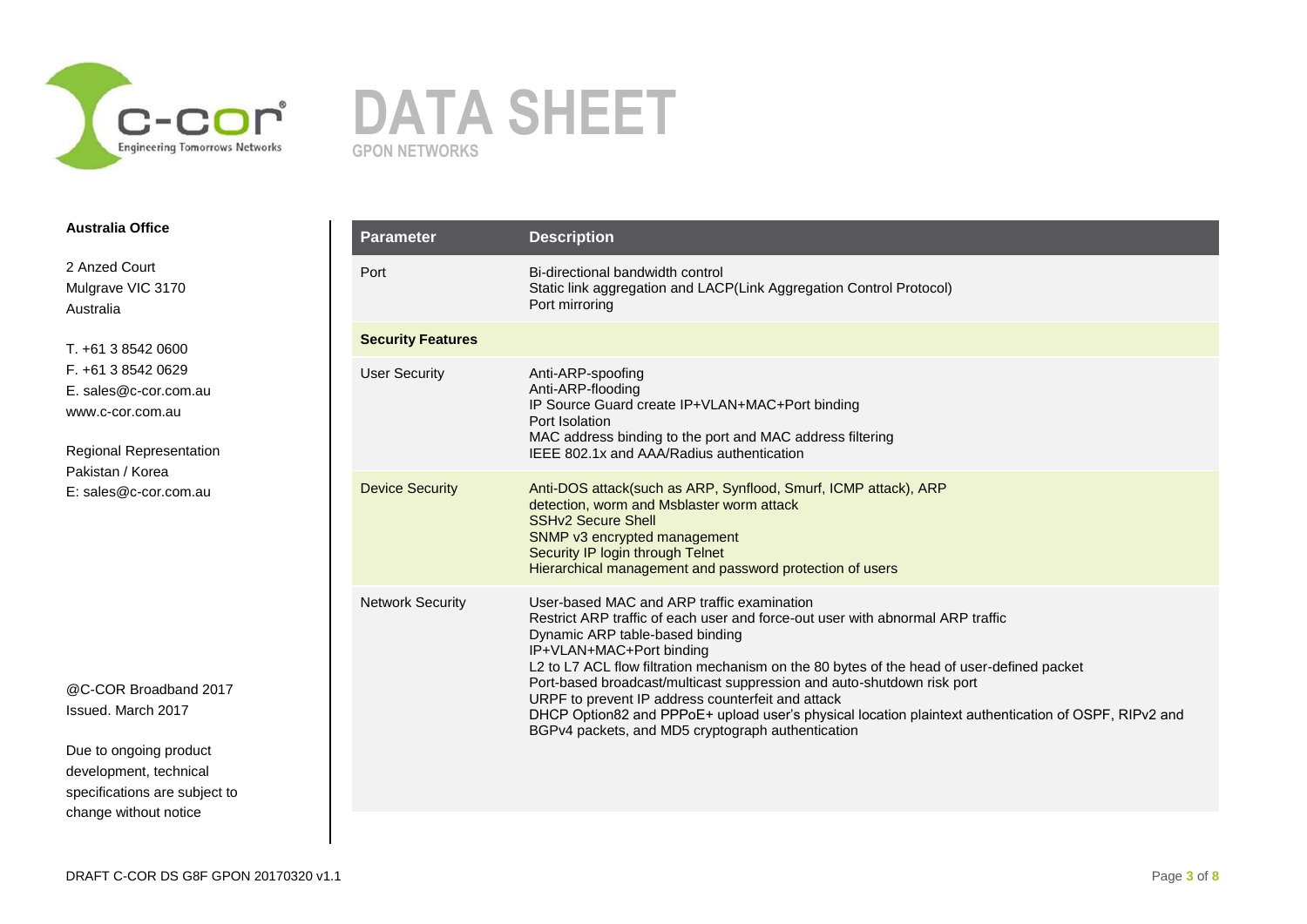



2 Anzed Court Mulgrave VIC 3170 Australia

T. +61 3 8542 0600 F. +61 3 8542 0629 E. sales@c-cor.com.au www.c-cor.com.au

Regional Representation Pakistan / Korea E: sales@c-cor.com.au

@C-COR Broadband 2017 Issued. March 2017

| <b>Parameter</b>        | <b>Description</b>                                                                                                                                                                                                                                                                                                                                                                                                                                                                                                                                                                                                   |
|-------------------------|----------------------------------------------------------------------------------------------------------------------------------------------------------------------------------------------------------------------------------------------------------------------------------------------------------------------------------------------------------------------------------------------------------------------------------------------------------------------------------------------------------------------------------------------------------------------------------------------------------------------|
| <b>Service Features</b> |                                                                                                                                                                                                                                                                                                                                                                                                                                                                                                                                                                                                                      |
| <b>ACL</b>              | Standard and extended ACL<br>Time Range ACL<br>Flow classification and flow definition based on source/destination MAC address, VLAN, 802.1p, ToS,<br>DiffServ, source/destination IP (IPv4/IPv6) address, TCP/UDP port number, protocol type, etc.<br>Packet filtration of $L2 \sim L7$ deep to 80 bytes of IP packet head                                                                                                                                                                                                                                                                                          |
| QoS                     | Rate-limit to packet sending/receiving speed of port or self-defined flow and provide general flow monitor and<br>two-speed tri-color monitor of self-defined flow<br>Priority remark to port or self-defined flow and provide 802.1P, DSCP priority and Remark<br>CAR(Committed Access Rate), traffic shaping and flow statistics<br>Packet mirror and redirection of interface and self-defined flow<br>Super queue scheduler based on port or self-defined flow<br>Each port/flow supports 8 priority queues and scheduler of SP, WRR and SP+WRR<br>Congestion avoidance mechanisms, including Tail-Drop and WRED |
| IPv4                    | <b>ARP Proxy</b><br><b>DHCP Relay</b><br><b>DHCP Server</b><br><b>Static Routing</b><br>RIPv1/v2<br>OSPF <sub>v2</sub><br>BGP <sub>v4</sub><br><b>Equivalent Routing</b><br><b>Routing Strategy</b>                                                                                                                                                                                                                                                                                                                                                                                                                  |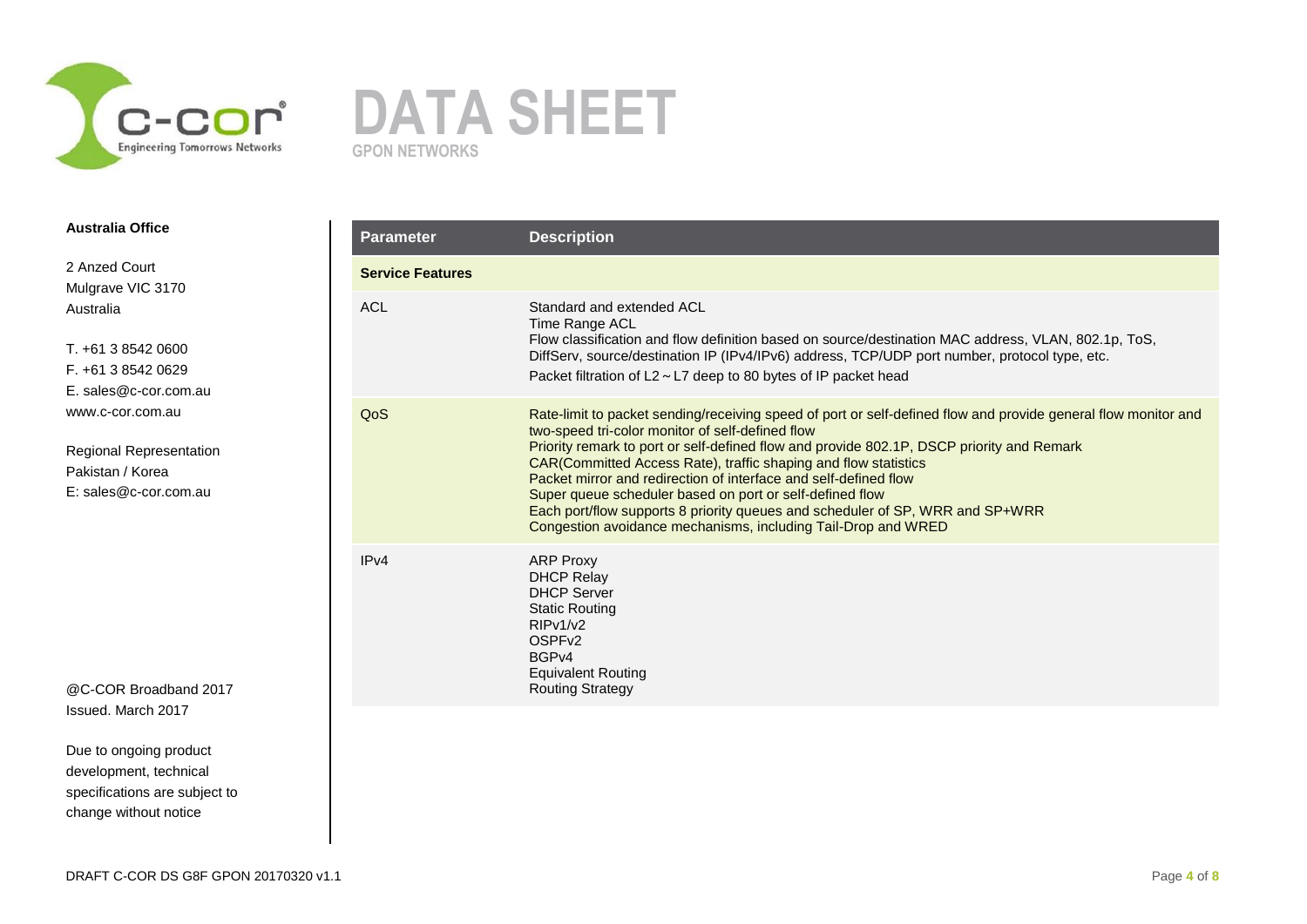



2 Anzed Court Mulgrave VIC 3170 Australia

T. +61 3 8542 0600 F. +61 3 8542 0629 E. sales@c-cor.com.au www.c-cor.com.au

Regional Representation Pakistan / Korea E: sales@c-cor.com.au

@C-COR Broadband 2017 Issued. March 2017

| <b>Parameter</b>         | <b>Description</b>                                                                                                                                                                                                                       |
|--------------------------|------------------------------------------------------------------------------------------------------------------------------------------------------------------------------------------------------------------------------------------|
| IP <sub>v6</sub>         | ICMP <sub>v6</sub><br><b>ICMPv6 Redirection</b><br>DHCP <sub>v6</sub><br>ACL <sub>v6</sub><br>OSPFv3<br><b>RIPng</b><br>BGP4+<br><b>Configured Tunnels</b><br><b>ISATAP</b><br><b>6to4 Tunnels</b><br>Dual stack of IPv6 and IPv4        |
| Multicast                | <b>IGMPv1/v2/v3</b><br>IGMPv1/v2/v3 snooping<br><b>IGMP Filter</b><br>MVR and cross VLAN multicast copy<br><b>IGMP Fast leave</b><br><b>IGMP Proxy</b><br>PIM-SM/PIM-DM/PIM-SSM<br>PIM-SMv6, PIM-DMv6, PIM-SSMv6<br>MLDv2/MLDv2 Snooping |
| <b>Reliability</b>       |                                                                                                                                                                                                                                          |
| Loop Protection          | EAPS and GERP (recover-time < 50ms)<br>Loopback-detection                                                                                                                                                                                |
| <b>Link Protection</b>   | FlexLink (recover-time < 50 ms)<br>RSTP/MSTP (recover-time < 1 s)<br>LACP (recover-time $<$ 10 ms)<br><b>BFD</b>                                                                                                                         |
| <b>Device Protection</b> | VRRP host backup<br>1+1 power hot backup                                                                                                                                                                                                 |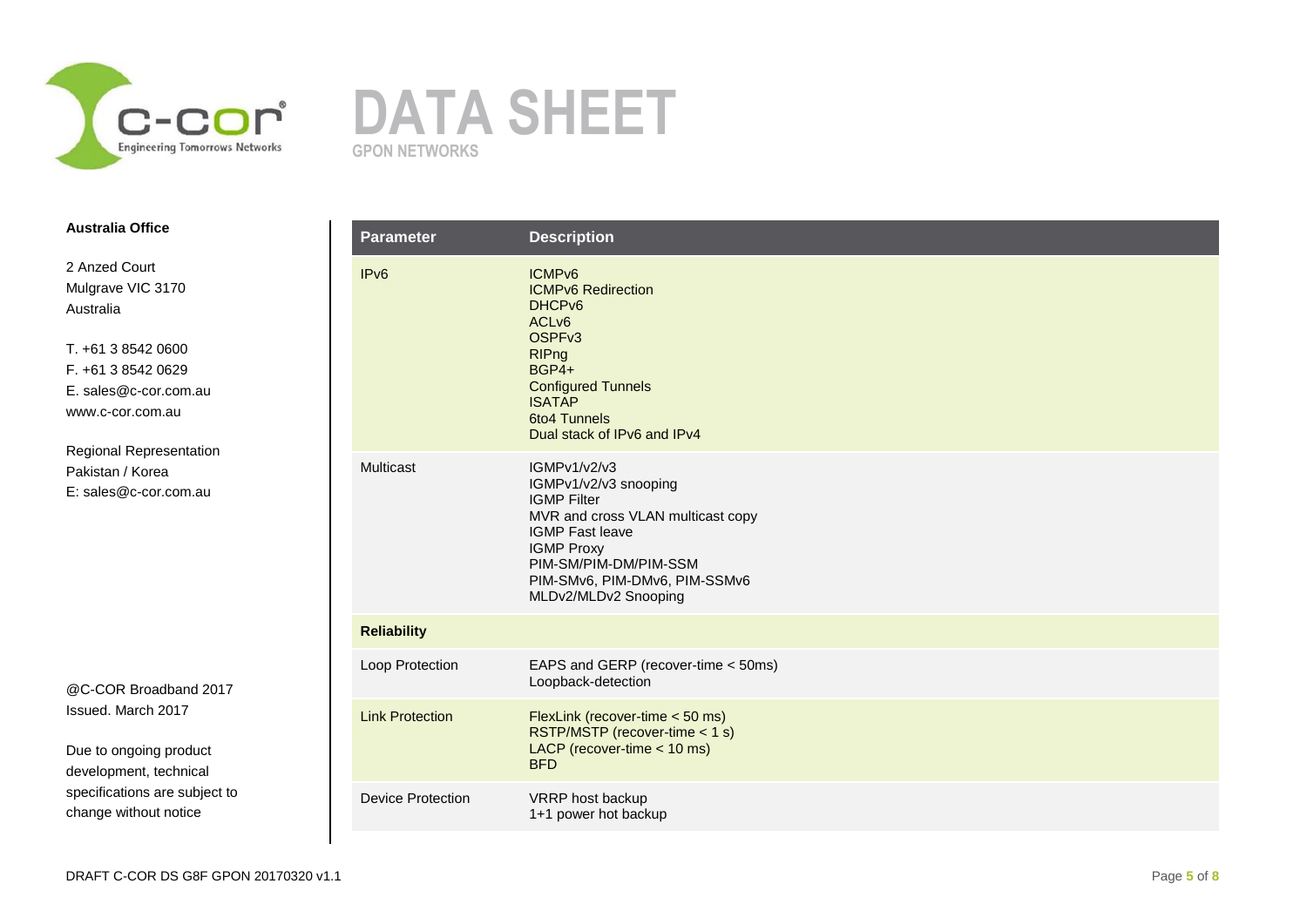



2 Anzed Court Mulgrave VIC 3170 Australia

T. +61 3 8542 0600 F. +61 3 8542 0629 E. sales@c-cor.com.au www.c-cor.com.au

Regional Representation Pakistan / Korea E: sales@c-cor.com.au

@C-COR Broadband 2017 Issued. March 2017

| <b>Parameter</b>                          | <b>Description</b>                                                                                                                                                                             |
|-------------------------------------------|------------------------------------------------------------------------------------------------------------------------------------------------------------------------------------------------|
| <b>Maintenance</b>                        |                                                                                                                                                                                                |
| Network Maintenance                       | Port real-time, utilization and transmit/receive statistic based on Telnet<br>RFC3176 sFlow analysis<br><b>LLDP</b><br><b>GPON OMCI</b><br>RFC 3164 BSD syslog Protocol<br>Ping and Traceroute |
| <b>Device Management</b>                  | CLI, Console port, Telnet and WEB<br>SNMPv1/v2/v3<br>RMON (Remote Monitoring) 1, 2, 3, 9 groups MIB<br><b>NTP</b><br>PONView network management                                                |
| <b>Power Supply</b>                       |                                                                                                                                                                                                |
| <b>Redundancy Design</b>                  | Dual power supply<br>Supports AC input, double DC input, and AC + DC input                                                                                                                     |
| AC Input                                  | 90 V to 264 V 47/63 Hz                                                                                                                                                                         |
| <b>DC</b> Input                           | -36 V to -72 V                                                                                                                                                                                 |
| Power Consumption                         | $≤110W$                                                                                                                                                                                        |
| <b>Physical</b><br><b>Characteristics</b> |                                                                                                                                                                                                |
| Installation                              | Standard 19-inch rack-mount                                                                                                                                                                    |
| <b>Environment</b>                        |                                                                                                                                                                                                |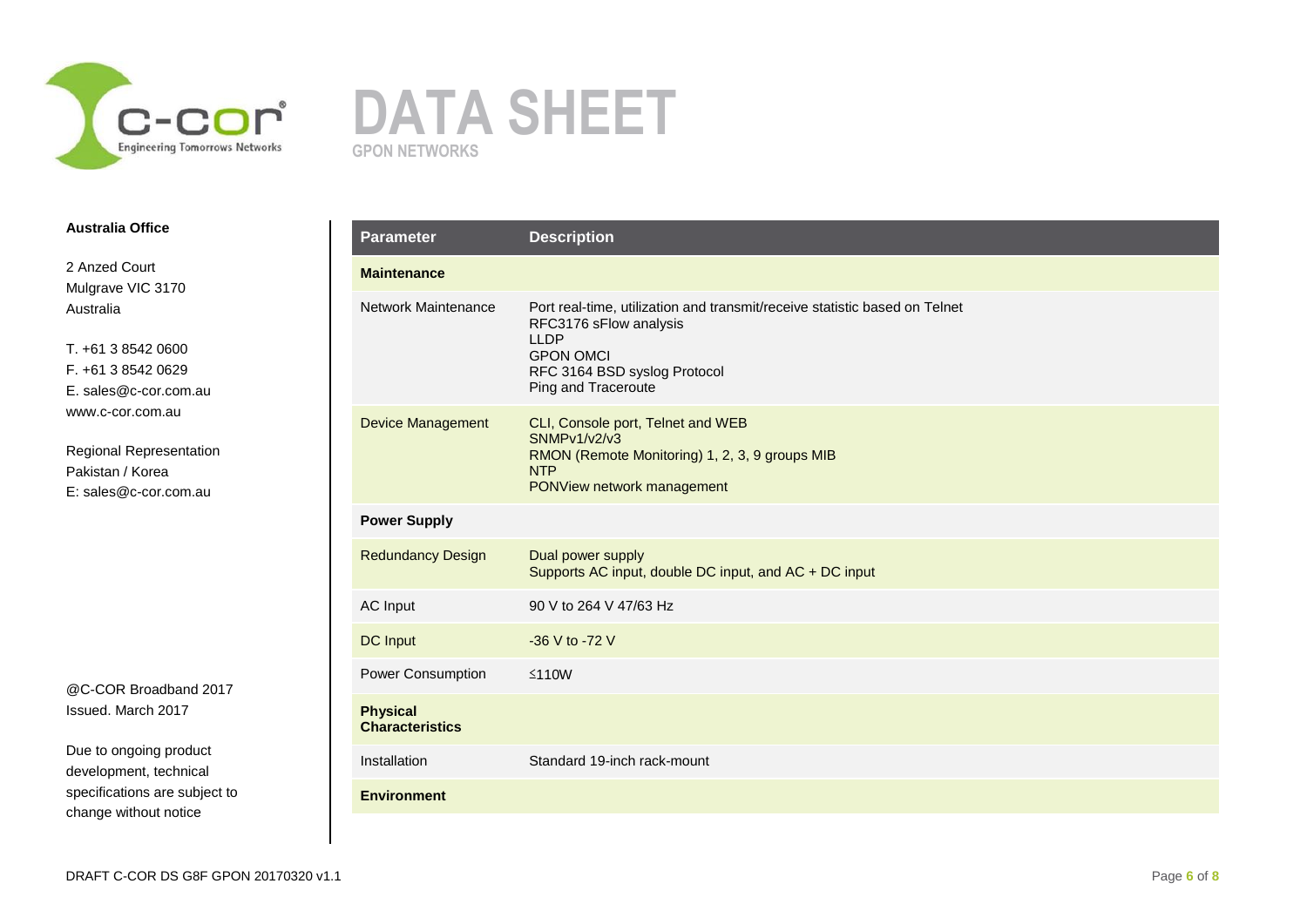



2 Anzed Court Mulgrave VIC 3170 Australia

T. +61 3 8542 0600 F. +61 3 8542 0629 E. sales@c-cor.com.au www.c-cor.com.au

Regional Representation Pakistan / Korea E: sales@c-cor.com.au

@C-COR Broadband 2017 Issued. March 2017

| <b>Parameter</b>             | <b>Description</b>            |
|------------------------------|-------------------------------|
| <b>Operating Temperature</b> | -10 °C to 55 °C               |
| <b>Operating Humidity</b>    | 10 % to 90 % (non-condensing) |
| Storage Temperature          | -40 °C to 70 °C               |
| <b>Storage Humidity</b>      | 10 % to 90 % (non-condensing) |